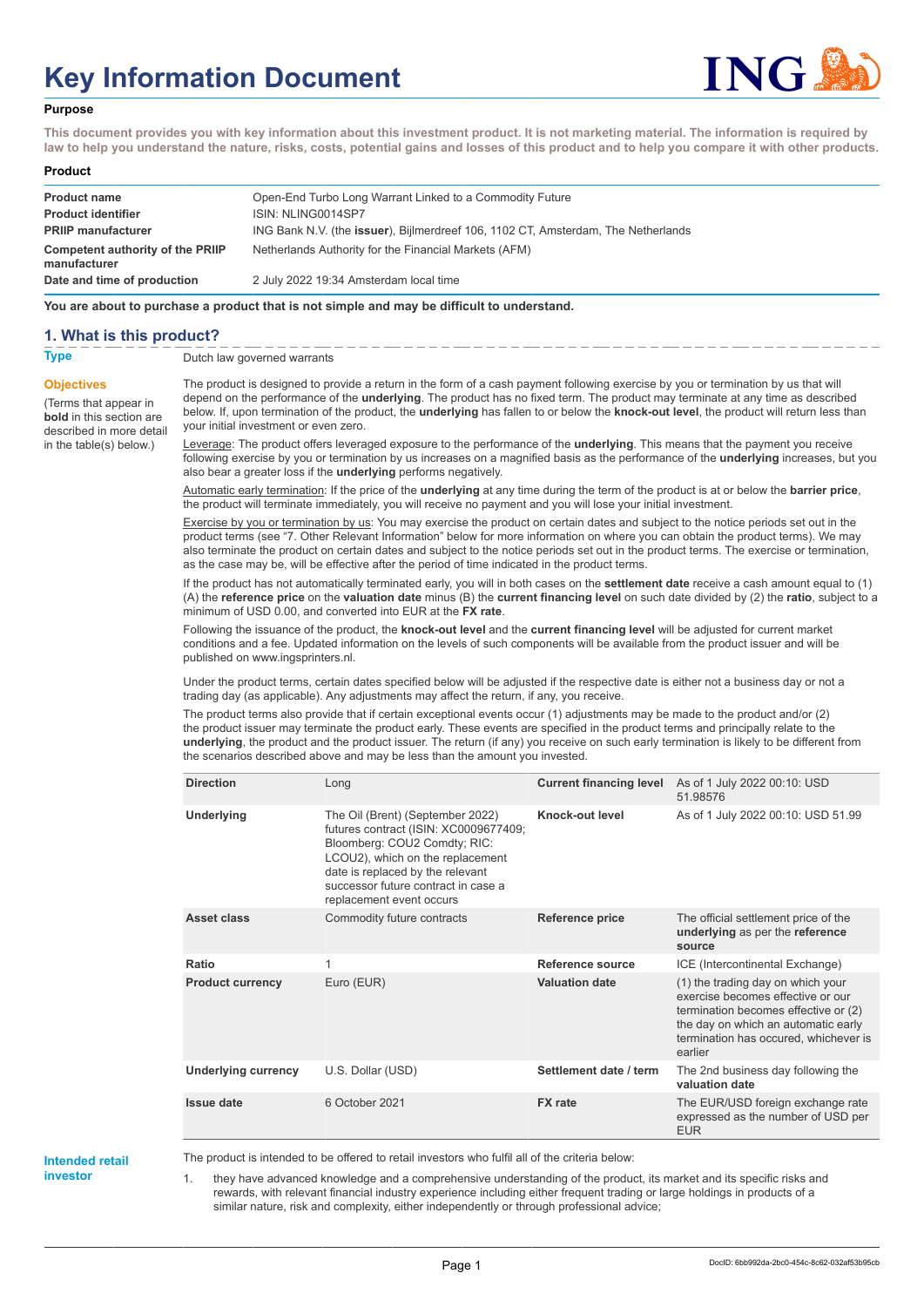- 2. they seek hedging and/or leveraged performance, expect the movement in the underlying to perform in a way that generates a favourable return, have an investment horizon of the recommended holding period specified below and understand that the product may terminate early;
- 3. they accept the risk that the issuer could fail to pay or perform its obligations under the product and they are able to bear a total loss of their investment; and
- 4. they are willing to accept a level of risk to achieve potential returns that is consistent with the summary risk indicator shown below.

The product is not intended to be offered to retail clients who do not fulfil these criteria.

# **2. What are the risks and what could I get in return?**

**Risk indicator**

**Performance scenarios**





**The risk indicator assumes you keep the product for 1 day. The actual risk can vary significantly if you cash in at an early or a later stage and you may get back less.**

The summary risk indicator is a guide to the level of risk of this product compared to other products. It shows how likely it is that the product will lose money because of movements in the markets or because we are not able to pay you.

We have classified this product as 7 out of 7, which is the highest risk class. This rates the potential losses from future performance at a very high level, and poor market conditions are very unlikely to impact our capacity to pay you.

**Be aware of currency risk:** If the currency of your account is different to the currency of this product, you will be exposed to the risk of suffering a loss as a result of the conversion of the currency of the product into the account currency. This risk is not considered in the indicator shown above. Because the product currency is different from the underlying currency, you will be exposed to the risk of suffering a loss if the underlying currency declines in value relative to the product currency.

**Be aware of currency risk:** If (i) the Underlying is traded in a different currency than EUR the unwind amount will be converted to EUR at the prevailing exchange rate which may result in a loss; or (ii) the currency of your account is different from the Currency of the product, you may be exposed to the risk of suffering a loss as a result of the conversion of the Currency of the product into the account currency. Risk (ii) above is not considered in the indicator shown above.

This product does not include any protection from future market performance so you could lose some or all of your investment.

If we are not able to pay you what is owed, you could lose your entire investment.

For detailed information about all risks relating to the product please refer to the risk sections of the prospectus and any supplements thereto as specified in the section "7. Other relevant information" below.

**Market developments in the future cannot be accurately predicted. The scenarios shown are only an indication of some of the possible outcomes based on recent returns. Actual returns could be lower.**

*Investment: EUR 10,000*

| <b>Scenarios</b>           |                                                                           | 1 day                        |  |
|----------------------------|---------------------------------------------------------------------------|------------------------------|--|
|                            |                                                                           | (Recommended holding period) |  |
| Stress scenario            | What you might get back after costs<br>Percentage return (not annualised) | EUR 7,837.56<br>$-21.62%$    |  |
| Unfavourable scenario      | What you might get back after costs<br>Percentage return (not annualised) | EUR 9.783.45<br>$-2.17\%$    |  |
| <b>Moderate scenario</b>   | What you might get back after costs<br>Percentage return (not annualised) | EUR 10.131.18<br>$1.31\%$    |  |
| <b>Favourable scenario</b> | What you might get back after costs<br>Percentage return (not annualised) | EUR 10,383.65<br>3.84%       |  |

The average returns shown in the above table are not annualised, which means they may not be comparable to the average returns shown in other key information documents.

This table shows the money you could get back over the next day under different scenarios, assuming that you invest EUR 10,000. The scenarios shown illustrate how your investment could perform. The recommended holding period for this product is less than one year. The figures are therefore not calculated on a per year basis, but for the recommended holding period. Figures in this section and "4. What are the costs?" are therefore not comparable with figures given for products with a recommended holding period of at least one year. The scenarios presented are an estimate of future performance based on evidence from the past on how the value of this investment varies, and are not an exact indicator. What you get will vary depending on how the market performs and how long you keep the product. The stress scenario shows what you might get back in extreme market circumstances, and it does not take into account the situation where we are not able to pay you.

This product cannot be easily cashed in. This means it is difficult to estimate how much you would get back if you cash in before the recommended holding period. You will either be unable to cash in early or you will have to pay high costs or make a large loss if you do so.

The figures shown include all the costs of the product itself, but may not include all the costs that you pay to your advisor or distributor. The figures do not take into account your personal tax situation, which may also affect how much you get back.

Buying this product holds that you think the price of the underlying will increase.

Your maximum loss would be that you will lose your investment.

### **3. What happens if ING Bank N.V. is unable to pay out?**